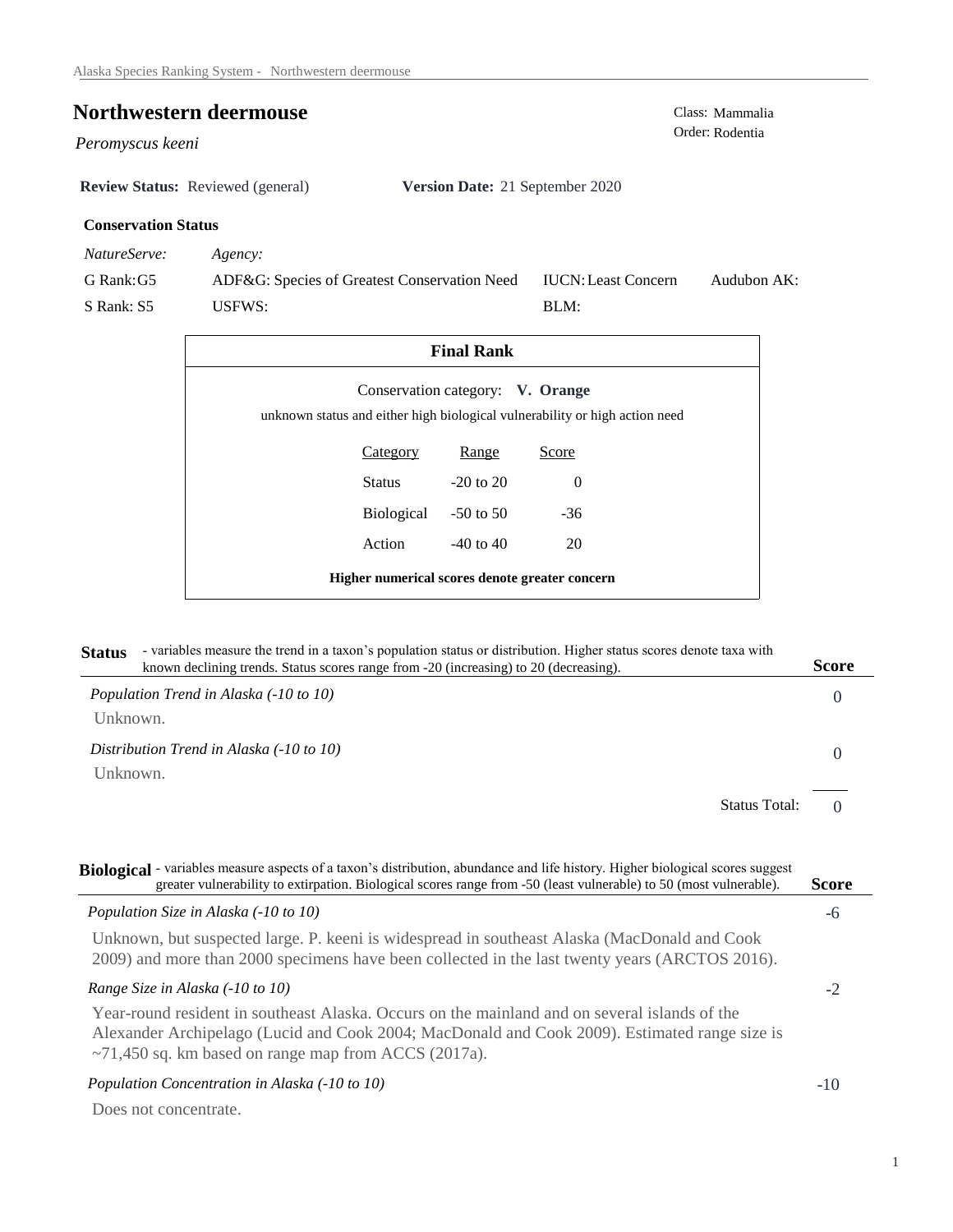### *Reproductive Potential in Alaska*

#### Age of First Reproduction (-5 to 5)

Breeds in its first year of life (Kenagy and Barnes 1988).

#### Number of Young (-5 to 5)

Unknown for Alaska, but other populations and closely related Peromyscus species produce 2-3 litters per year with a mean litter size of 4.6 (Gashwiler 1979; Kenagy and Barnes 1988).

#### *Ecological Specialization in Alaska*

## Dietary  $(-5 \text{ to } 5)$

At the population level, P. keeni is omnivorous and a dietary generalist (O'Brien et al. 2018). Consumes fruits, seeds, and small amounts of arthropods in proportion to their availability (Reese et al. 1997; Hanley and Barnard 1999b; Drever et al. 2000; Shaner et al. 2007).

#### Habitat  $(-5 \text{ to } 5)$

Eckrich et al. 2018).

Habitats are varied and include old-growth and young-growth forests, floodplains, human structures, and forest-beach edges (Hanley and Barnard 1999a; Smith and Nichols 2004; Smith et al. 2005; MacDonald and Cook 2009; Smith and Fox 2017).

> -36 Biological Total:

-5

-3

-5

-5

| Action - variables measure current state of knowledge or extent of conservation efforts directed toward a given taxon.<br>Higher action scores denote greater information needs due of lack of knowledge or conservation action. Action<br>scores range from -40 (lower needs) to 40 (greater needs).                                                                                                                                                                                                          | Score |
|----------------------------------------------------------------------------------------------------------------------------------------------------------------------------------------------------------------------------------------------------------------------------------------------------------------------------------------------------------------------------------------------------------------------------------------------------------------------------------------------------------------|-------|
| Management Plans and Regulations in Alaska (-10 to 10)                                                                                                                                                                                                                                                                                                                                                                                                                                                         | 10    |
| Considered unclassified game in Alaska with no closed season and no bag limits (ADFG 2018c).                                                                                                                                                                                                                                                                                                                                                                                                                   |       |
| Knowledge of Distribution and Habitat in Alaska (-10 to 10)                                                                                                                                                                                                                                                                                                                                                                                                                                                    | $-10$ |
| Distribution and habitat associations are well-known at the species level (Lucid and Cook 2004;<br>MacDonald and Cook 2009; references in Habitat section). Additional research is needed to assess<br>the taxonomic validity and delineate ranges of the various subspecies that have been described<br>(Lucid and Cook 2004; Sawyer et al. 2017).                                                                                                                                                            |       |
| Knowledge of Population Trends in Alaska (-10 to 10)<br>Not currently monitored.                                                                                                                                                                                                                                                                                                                                                                                                                               | 10    |
| Knowledge of Factors Limiting Populations in Alaska (-10 to 10)                                                                                                                                                                                                                                                                                                                                                                                                                                                | 10    |
| Limiting factors are speculative and many facets of this species' ecology have not been studied.<br>Eckrich et al. (2018) suggested that predation, facilitated by snow accumulation, may lead to the<br>dramatic population crashes that have been observed in some years. However, additional data are<br>needed to confirm this idea. At high densities, P. keeni may compete with other small mammals such<br>as voles and shrews, but the effects on population dynamics are unknown (Smith and Fox 2017; |       |

20 Action Total:

**Supplemental Information** - variables do not receive numerical scores. Instead, they are used to sort taxa to answer specific biological or management questions.

| Harvest:                       | Not substantial   |
|--------------------------------|-------------------|
| <b>Seasonal Occurrence:</b>    | Year-round        |
| <b>Taxonomic Significance:</b> | Monotypic species |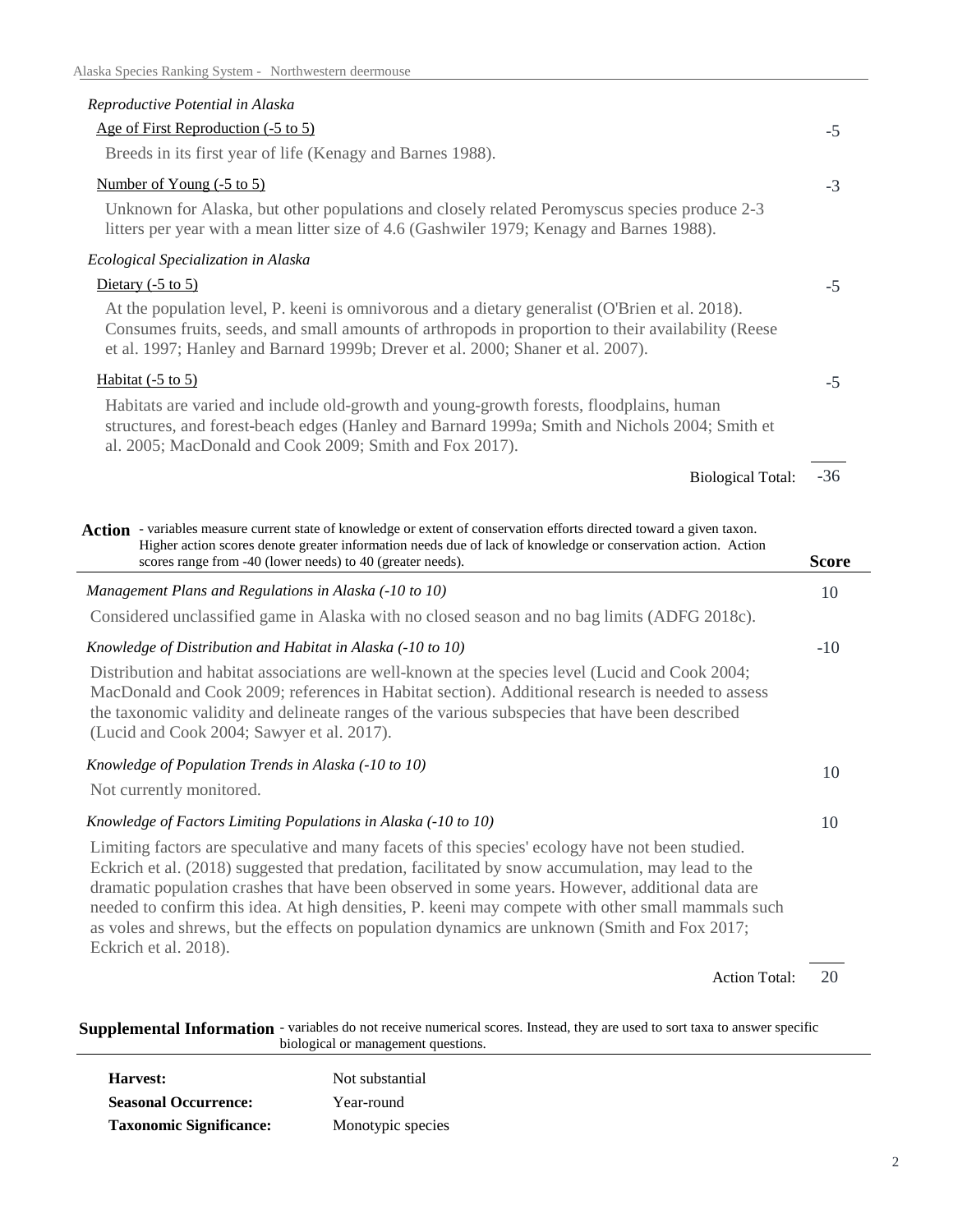| % Global Range in Alaska:             | $>10\%$ |
|---------------------------------------|---------|
| % Global Population in Alaska: 25-74% |         |
| Peripheral:                           | Nο      |

#### **References**

Alaska Center for Conservation Science (ACCS). 2017a. Wildlife Data Portal. University of Alaska Anchorage. Available online: http://aknhp.uaa.alaska.edu/apps/wildlife

Alaska Department of Fish and Game (ADFG). 2020a. 2020-2021 Alaska hunting regulations. Alaska Department of Fish and Game. Juneau, AK, USA.

ARCTOS. 2016. ARCTOS database: Fish, amphibian, mammal, bird and reptile collections. University of Alaska Museum of the North, Fairbanks, AK, USA. Available online: http://arctos.database.museum/

Drever, M. C., L. K. Blight, K. A. Hobson, and D. F. Bertram. 2000. Predation on seabird eggs by Keen's mice (Peromyscus keeni): Using stable isotopes to decipher the diet of a terrestrial omnivore on a remote offshore island. Canadian Journal of Zoology 78(11):2010–2018. DOI: 10.1139/cjz-78-11-2010

Eckrich, C. A., E. A. Flaherty, and M. Ben-David. 2018. Functional and numerical responses of shrews to competition vary with mouse density. PLoS ONE 13(1):e0189471. DOI: 10.1371/journal.pone.018947

Gashwiler, J. S. 1979. Deer mouse reproduction and its relationship to the tree seed crop. American Midland Naturalist 102(1):95–104. DOI: 10.2307/2425070

Hanley, T. A., and J. C. Barnard. 1999a. Spatial variation in population dynamics of Sitka mice in floodplain forests. Journal of Mammalogy 80(3):866–879. DOI: 10.2307/1383255

Hanley, T. A., and J. C. Barnard. 1999b. Food resources and diet composition in riparian and upland habitats for Sitka mice, Peromyscus keeni sitkensis. Canadian Field-Naturalist 113(3):401–407.

Kenagy, G. J., and B. M. Barnes. 1988. Seasonal reproductive patterns in four coexisting rodent species from the Cascade Mountains, Washington. Journal of Mammalogy 69(2):274–292. DOI: 10.2307/1381378

Lucid, M. K., and J. A. Cook. 2004. Phylogeography of Keen's mouse (Peromyscus keeni) in a naturally fragmented landscape. Journal of Mammalogy 85(6):1149–1159. DOI: 10.1644/BRB-218.1

MacDonald, S. O., and J. A. Cook. 2009. Recent mammals of Alaska. University of Alaska Press, Fairbanks, AK, USA.

MacDonald, S. O., and J. A. Cook. 2009. Recent mammals of Alaska. University of Alaska Press, Fairbanks, AK, USA.

O'Brien, S. L., J. A. Cook, and S. D. Newsome. 2018. Niche differentiation among small mammals of the Alexander Archipelago in southeastern Alaska. Journal of Mammalogy 99(1):108-116. DOI: 10.1093/jmammal/gyx141

Reese, E. O., J. C. Barnard, and T. A. Hanley. 1997. Food preference and ad libitum intake of wild-captured Sitka mice, Peromyscus keeni sitkensis. Canadian Field-Naturalist 111(2):223–226.

Sawyer, Y. E., M. J. Flamme, T. S. Jung, S. O. MacDonald, and J. A. Cook. 2017. Diversification of deermice (Rodentia: Genus Peromyscus) at their north-western range limit: Genetic consequences of refugial and island isolation. Journal of Biogeography 44(7):1572–1585. DOI: 10.1111/jbi.12995

Shaner, P.-J., M. Bowers, and S. Macko. 2007. Giving-up density and dietary shifts in the white-footed mouse, Peromyscus leucopus. Ecology 88(1):87–95. DOI: 10.1890/0012-9658(2007)88[87:GDADSI]2.0.CO;2

Smith, W. P., and B. J. Fox. 2017. Habitat selection, interspecific competition, and coexistence of a habitat generalist and specialist in temperate rainforest of southeastern Alaska. Northwest Science 91(2):103–123. DOI: 10.3955/046.091.0204

Smith, W. P., and J. V. Nichols. 2004. Demography of two endemic forest-floor mammals of southeastern Alaska temperate rain forest. Journal of Mammalogy 85(3):540–551. DOI: 10.1644/BEH-003

Smith, W. P., S. M. Gende, and J. V. Nichols. 2005a. Correlates of microhabitat use and density of Clethrionomys gapperi and Peromyscus keeni in temperate rain forests of Southeast Alaska. Acta Zoologica Sinica 51(6):973–988.